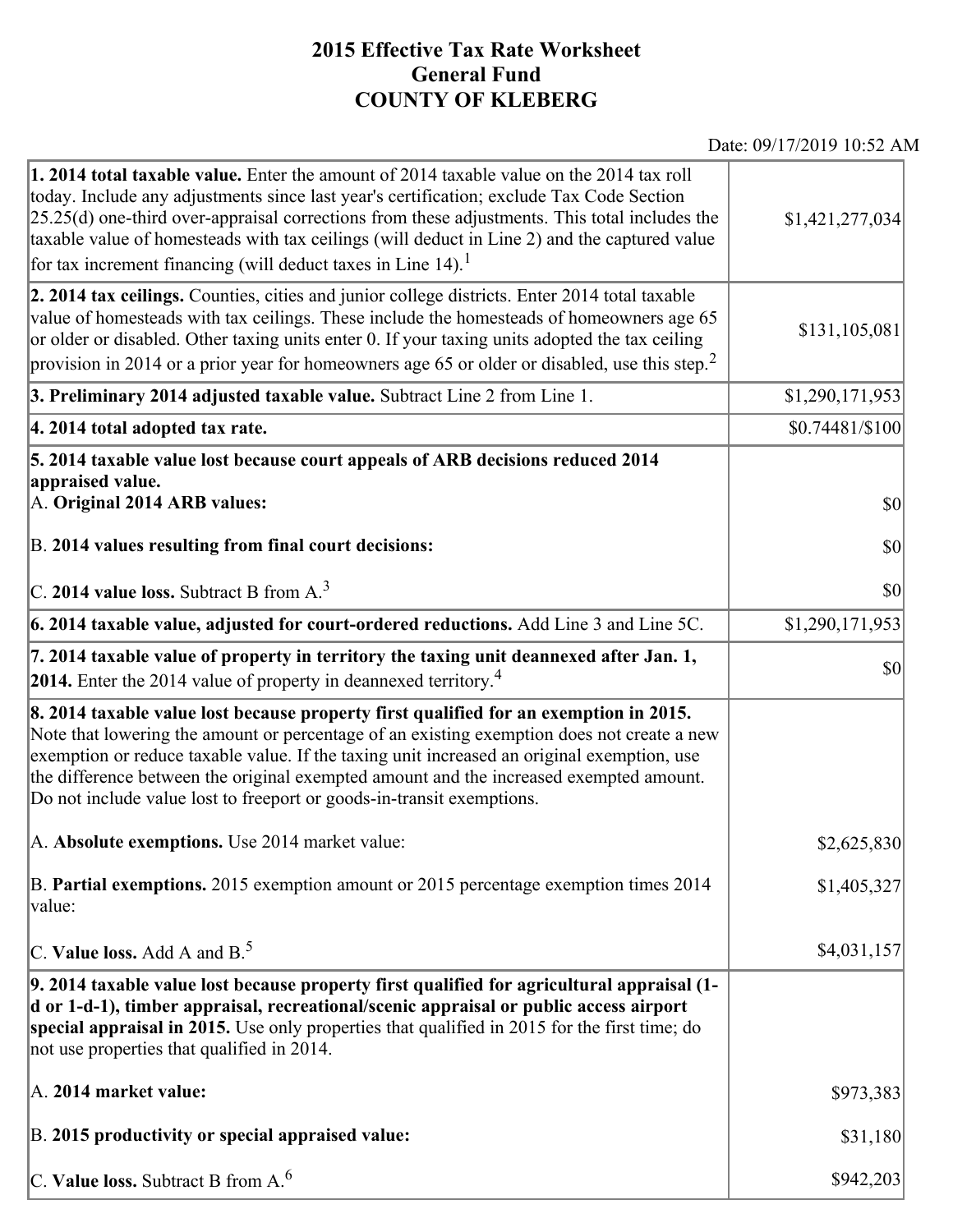| 10. Total adjustments for lost value. Add lines 7, 8C and 9C.                                                                                                                                                                                                                                                                                                                                                                                                                                                                                                                                                                                                                                                            | \$4,973,360     |
|--------------------------------------------------------------------------------------------------------------------------------------------------------------------------------------------------------------------------------------------------------------------------------------------------------------------------------------------------------------------------------------------------------------------------------------------------------------------------------------------------------------------------------------------------------------------------------------------------------------------------------------------------------------------------------------------------------------------------|-----------------|
| 11. 2014 adjusted taxable value. Subtract Line 10 from Line 6.                                                                                                                                                                                                                                                                                                                                                                                                                                                                                                                                                                                                                                                           | \$1,285,198,593 |
| <b>12. Adjusted 2014 taxes.</b> Multiply Line 4 by Line 11 and divide by \$100.                                                                                                                                                                                                                                                                                                                                                                                                                                                                                                                                                                                                                                          | \$9,572,287     |
| 13. Taxes refunded for years preceding tax year 2014. Enter the amount of taxes refunded<br>by the taxing unit for tax years preceding tax year 2014. Types of refunds include court<br>decisions, Tax Code Section 25.25(b) and (c) corrections and Tax Code Section 31.11<br>payment errors. Do not include refunds for tax year 2014. This line applies only to tax years<br>preceding tax year $2014.7$                                                                                                                                                                                                                                                                                                              | \$66,360        |
| 14. Taxes in tax increment financing (TIF) for tax year 2014. Enter the amount of taxes<br>paid into the tax increment fund for a reinvestment zone as agreed by the taxing unit. If the<br>taxing unit has no 2015 captured appraised value in Line 16D, enter $0.8$                                                                                                                                                                                                                                                                                                                                                                                                                                                    | $ 10\rangle$    |
| 15. Adjusted 2014 taxes with refunds and TIF adjustment. Add Lines 12 and 13, subtract<br>Line $149$                                                                                                                                                                                                                                                                                                                                                                                                                                                                                                                                                                                                                     | \$9,638,647     |
| 16. Total 2015 taxable value on the 2015 certified appraisal roll today. This value<br>includes only certified values and includes the total taxable value of homesteads with tax<br>ceilings (will deduct in Line 18). These homesteads include homeowners age 65 or older or<br>disabled. $10$                                                                                                                                                                                                                                                                                                                                                                                                                         |                 |
| A. Certified values:                                                                                                                                                                                                                                                                                                                                                                                                                                                                                                                                                                                                                                                                                                     | \$1,446,524,775 |
| B. Counties: Include railroad rolling stock values certified by the Comptroller's office:                                                                                                                                                                                                                                                                                                                                                                                                                                                                                                                                                                                                                                | \$2,301,645     |
| C. Pollution control exemption: Deduct the value of property exempted for the current tax<br>year for the first time as pollution control property:                                                                                                                                                                                                                                                                                                                                                                                                                                                                                                                                                                      | $ 10\rangle$    |
| D. Tax increment financing: Deduct the 2015 captured appraised value of property taxable<br>by a taxing unit in a tax increment financing zone for which the 2015 taxes will be deposited<br>into the tax increment fund. Do not include any new property value that will be included in<br>Line 21 below.                                                                                                                                                                                                                                                                                                                                                                                                               | $ 10\rangle$    |
| <b>E. Total 2015 value.</b> Add A and B, then subtract C and D.                                                                                                                                                                                                                                                                                                                                                                                                                                                                                                                                                                                                                                                          | \$1,448,826,420 |
| $ 17.$ Total value of properties under protest or not included on certified appraisal roll. $^{12}$                                                                                                                                                                                                                                                                                                                                                                                                                                                                                                                                                                                                                      |                 |
| A. 2015 taxable value of properties under protest. The chief appraiser certifies a list of<br>properties still under ARB protest. The list shows the appraisal district's value and the<br>taxpayer's claimed value, if any, or an estimate of the value if the taxpayer wins. For each of<br>the properties under protest, use the lowest of these values. Enter the total value. <sup>13</sup>                                                                                                                                                                                                                                                                                                                         | \$0             |
| B. 2015 value of properties not under protest or included on certified appraisal roll.<br>The chief appraiser gives taxing units a list of those taxable properties that the chief<br>appraiser knows about, but are not included in the appraisal roll certification. These<br>properties also are not on the list of properties that are still under protest. On this list of<br>properties, the chief appraiser includes the market value, appraised value and exemptions for<br>the preceding year and a reasonable estimate of the market value, appraised value and<br>exemptions for the current year. Use the lower market, appraised or taxable value (as<br>appropriate). Enter the total value. <sup>14</sup> | \$0             |
| C. Total value under protest or not certified: Add A and B.                                                                                                                                                                                                                                                                                                                                                                                                                                                                                                                                                                                                                                                              | $ 10\rangle$    |
| 18. 2015 tax ceilings. Counties, cities and junior colleges enter 2015 total taxable value of<br>homesteads with tax ceilings. These include the homesteads of homeowners age 65 or older                                                                                                                                                                                                                                                                                                                                                                                                                                                                                                                                | \$137,475,597   |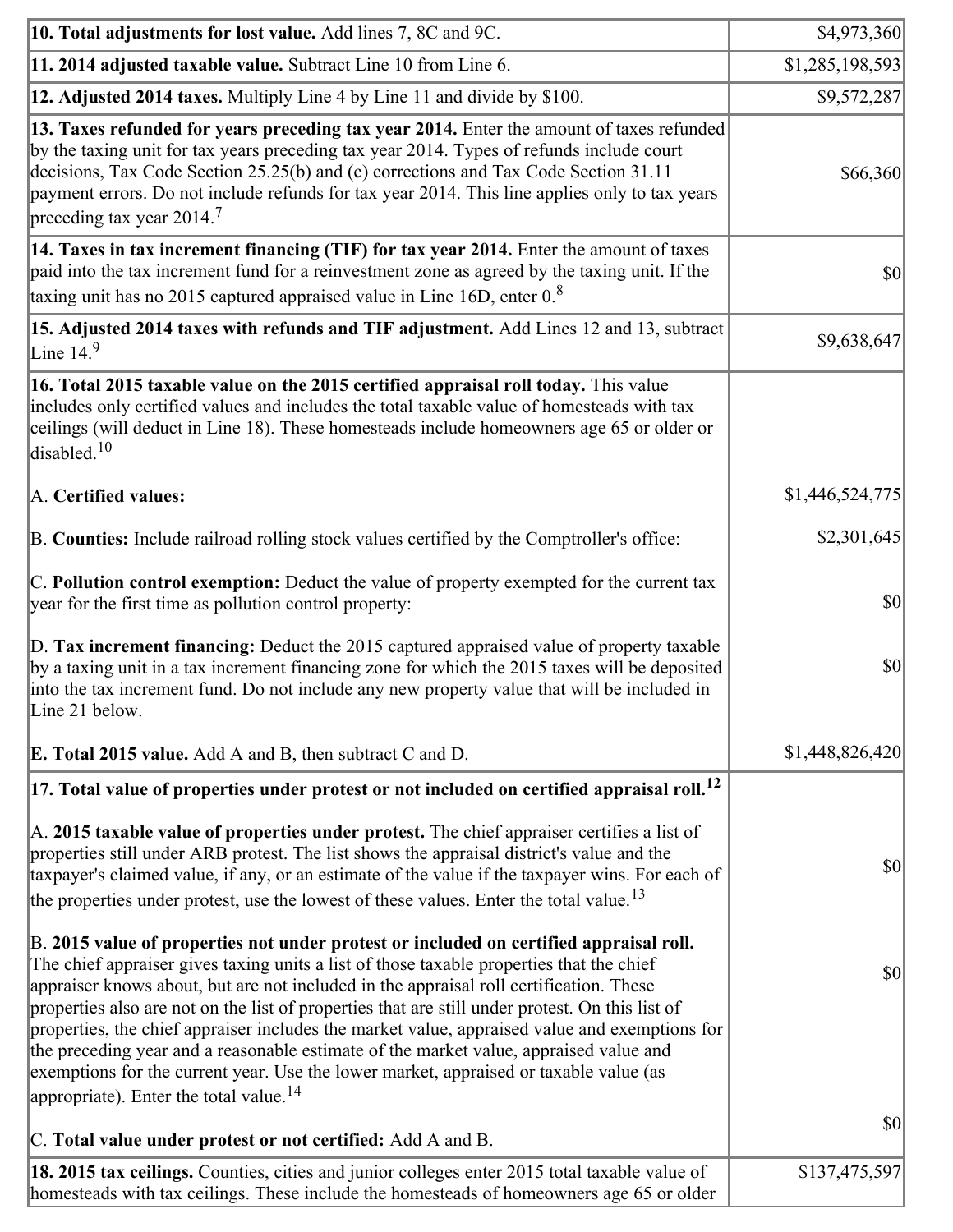| or disabled. Other taxing units enter 0. If your taxing units adopted the tax ceiling provision<br>$\left  \text{in } 2014 \text{ or a prior year for home owners age } 65 \text{ or older or disabled, use this step.} \right ^{15}$                                                                                                                                                                                                                                                                                                                                                                                                        |                 |
|----------------------------------------------------------------------------------------------------------------------------------------------------------------------------------------------------------------------------------------------------------------------------------------------------------------------------------------------------------------------------------------------------------------------------------------------------------------------------------------------------------------------------------------------------------------------------------------------------------------------------------------------|-----------------|
| 19. 2015 total taxable value. Add Lines 16E and 17C. Subtract Line 18.                                                                                                                                                                                                                                                                                                                                                                                                                                                                                                                                                                       | \$1,311,350,823 |
| 20. Total 2015 taxable value of properties in territory annexed after Jan. 1, 2014.<br>Include both real and personal property. Enter the 2015 value of property in territory<br>$\vert$ annexed. <sup>16</sup>                                                                                                                                                                                                                                                                                                                                                                                                                              | \$0             |
| 21. Total 2015 taxable value of new improvements and new personal property located<br>in new improvements. New means the item was not on the appraisal roll in 2014. An<br>improvement is a building, structure, fixture or fence erected on or affixed to land. New<br>additions to existing improvements may be included if the appraised value can be<br>determined. New personal property in a new improvement must have been brought into the<br>taxing unit after Jan. 1, 2014, and be located in a new improvement. New improvements do<br>include property on which a tax abatement agreement has expired for $2015$ . <sup>17</sup> | \$18,393,858    |
| 22. Total adjustments to the 2015 taxable value. Add Lines 20 and 21.                                                                                                                                                                                                                                                                                                                                                                                                                                                                                                                                                                        | \$18,393,858    |
| 23. 2015 adjusted taxable value. Subtract Line 22 from Line 19.                                                                                                                                                                                                                                                                                                                                                                                                                                                                                                                                                                              | \$1,292,956,965 |
| 24. 2015 effective tax rate. Divide Line 15 by Line 23 and multiply by $$100$ . <sup>18</sup>                                                                                                                                                                                                                                                                                                                                                                                                                                                                                                                                                | \$0.74547/\$100 |
| <b>25. COUNTIES ONLY.</b> Add together the effective tax rates for each type of tax the county<br>levies. The total is the 2015 county effective tax rate. <sup>19</sup>                                                                                                                                                                                                                                                                                                                                                                                                                                                                     | \$0.74547/\$100 |

A county, city or hospital district that adopted the additional sales tax in November 2014 or in May 2015 must adjust its effective tax rate. The Additional Sales Tax Rate Worksheet sets out this adjustment. Do not forget to complete the Additional Sales Tax Rate Worksheet if the taxing unit adopted the additional sales tax on these dates.

<sup>1</sup>Tex. Tax Code Section  $26.012(14)$ <sup>2</sup>Tex. Tax Code Section  $26.012(14)$  $3$ Tex. Tax Code Section 26.012(13)  ${}^{4}$ Tex. Tax Code Section 26.012(15)  $5$ Tex. Tax Code Section 26.012(15)  ${}^{6}$ Tex. Tax Code Section 26.012(15)  $7$ Tex. Tax Code Section 26.012(13)  ${}^{8}$ Tex. Tax Code Section 26.03(c)

- $^{9}$ Tex. Tax Code Section 26.012(13)  $10$ Tex. Tax Code Section 26.012(15)
- <sup>11</sup>Tex. Tax Code Section  $26.03(c)$
- <sup>12</sup>Tex. Tax Code Section  $26.01(c)$
- <sup>13</sup>Tex. Tax Code Section 26.04 and 26.041
- <sup>14</sup>Tex. Tax Code Section 26.04 and 26.041
- $15$ Tex. Tax Code Section 26.012(6)
- <sup>16</sup>Tex. Tax Code Section  $26.012(17)$
- <sup>17</sup>Tex. Tax Code Section  $26.012(17)$
- ${}^{18}$ Tex. Tax Code Section 26.04(c)
- <sup>19</sup>Tex. Tax Code Section 26.04(d)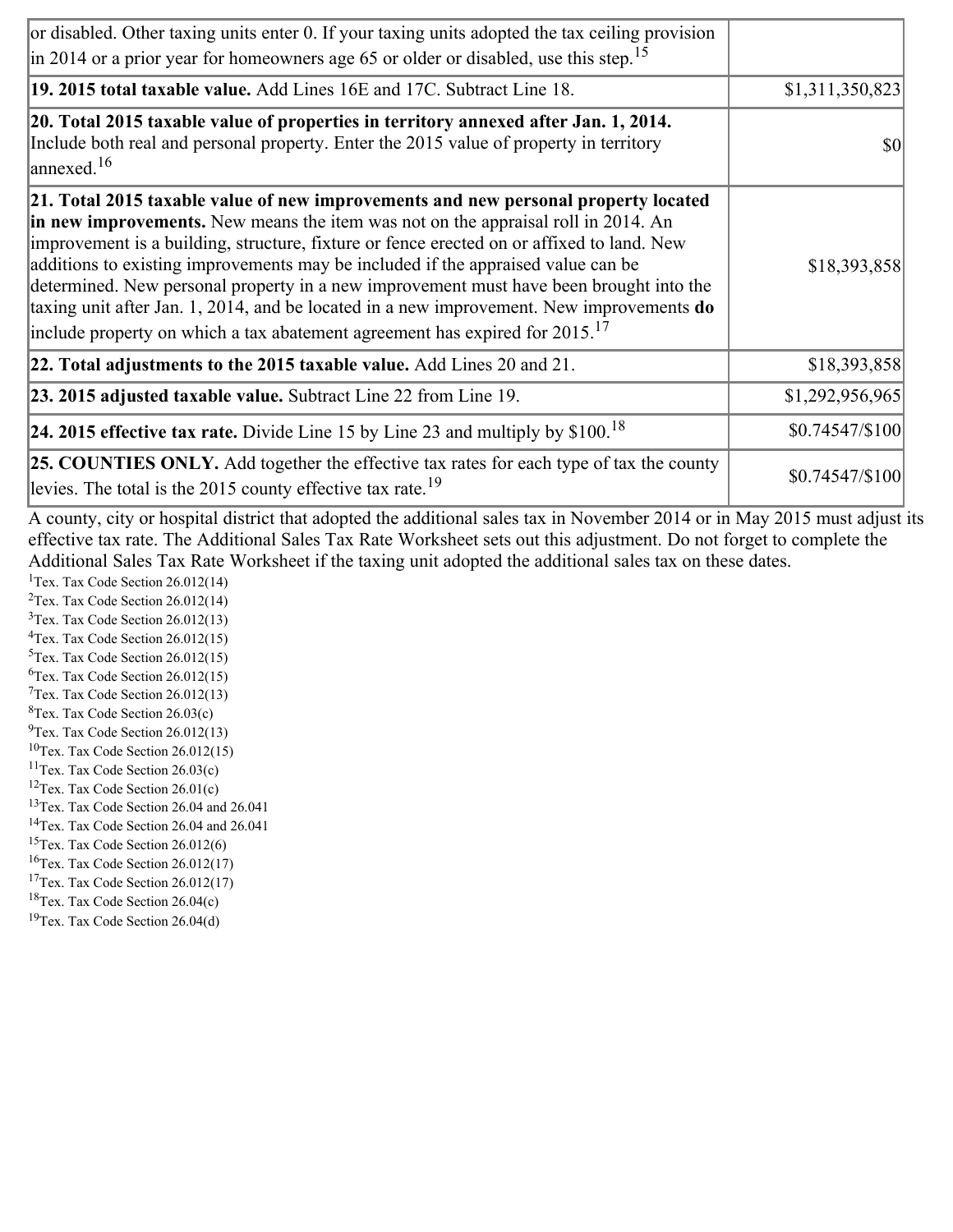## **2015 Rollback Tax Rate Worksheet General Fund COUNTY OF KLEBERG**

Date: 09/17/2019

| 26. 2014 maintenance and operations (M&O) tax rate.                                                                                                                                                                                                                                                                                                                                                                                                                                                                                                                                                                                                                     | \$0.71172/\$100                     |
|-------------------------------------------------------------------------------------------------------------------------------------------------------------------------------------------------------------------------------------------------------------------------------------------------------------------------------------------------------------------------------------------------------------------------------------------------------------------------------------------------------------------------------------------------------------------------------------------------------------------------------------------------------------------------|-------------------------------------|
| $ 27.2014$ adjusted taxable value. Enter the amount from Line 11.                                                                                                                                                                                                                                                                                                                                                                                                                                                                                                                                                                                                       | \$1,285,198,593                     |
| 28. 2014 M&O taxes.                                                                                                                                                                                                                                                                                                                                                                                                                                                                                                                                                                                                                                                     |                                     |
|                                                                                                                                                                                                                                                                                                                                                                                                                                                                                                                                                                                                                                                                         |                                     |
| A. Multiply Line 26 by Line 27 and divide by \$100.                                                                                                                                                                                                                                                                                                                                                                                                                                                                                                                                                                                                                     | \$9,147,015                         |
| B. Cities, counties and hospital districts with additional sales tax: Amount of additional<br>sales tax collected and spent on M&O expenses in 2014. Enter amount from full year's sales<br>tax revenue spent for M&O in 2014 fiscal year, if any. Other taxing units enter 0. Counties<br>exclude any amount that was spent for economic development grants from the amount of<br>sales tax spent.                                                                                                                                                                                                                                                                     | \$1,883,219                         |
| C. Counties: Enter the amount for the state criminal justice mandate. If second or later year,<br>the amount is for increased cost above last year's amount. Other taxing units enter 0.                                                                                                                                                                                                                                                                                                                                                                                                                                                                                | <b>\$0</b>                          |
| D. Transferring function: If discontinuing all of a department, function or activity and<br>transferring it to another taxing unit by written contract, enter the amount spent by the taxing<br>unit discontinuing the function in the 12 months preceding the month of this calculation. If<br>the taxing unit did not operate this function for this 12-month period, use the amount spent<br>in the last full fiscal year in which the taxing unit operated the function. The taxing unit<br>discontinuing the function will subtract this amount in H below. The taxing unit receiving<br>the function will add this amount in H below. Other taxing units enter 0. | $ 10\rangle$                        |
| E. Taxes refunded for years preceding tax year 2014: Enter the amount of M&O taxes<br>refunded during the last budget year for tax years preceding tax year 2014. Types of refunds<br>include court decisions, Section 25.25(b) and (c) corrections and Section 31.11 payment<br>errors. Do not include refunds for tax year 2014. This line applies only to tax years<br>preceding tax year 2014.                                                                                                                                                                                                                                                                      | \$63,870                            |
| F. Enhanced indigent health care expenditures: Enter the increased amount for the<br>current year's enhanced indigent health care expenditures above the preceding tax year's<br>enhanced indigent health care expenditures, less any state assistance.                                                                                                                                                                                                                                                                                                                                                                                                                 | <b>\$0</b>                          |
| G. Taxes in TIF: Enter the amount of taxes paid into the tax increment fund for a<br>reinvestment zone as agreed by the taxing unit. If the taxing unit has no 2015 captured<br>appraised value in Line 16D, enter 0.                                                                                                                                                                                                                                                                                                                                                                                                                                                   | $\vert \mathbf{S} \mathbf{O} \vert$ |
| H. Adjusted M&O Taxes. Add A, B, C, E and F. For taxing unit with D, subtract if<br>discontinuing function and add if receiving function. Subtract G.                                                                                                                                                                                                                                                                                                                                                                                                                                                                                                                   | \$11,094,104                        |
| 29. 2015 adjusted taxable value. Enter Line 23 from the Effective Tax Rate Worksheet.                                                                                                                                                                                                                                                                                                                                                                                                                                                                                                                                                                                   | \$1,292,956,965                     |
| 30. 2015 effective maintenance and operations rate. Divide Line 28H by Line 29 and<br>multiply by \$100.                                                                                                                                                                                                                                                                                                                                                                                                                                                                                                                                                                | \$0.85804/\$100                     |
| 31. 2015 rollback maintenance and operation rate. Multiply Line 30 by 1.08.                                                                                                                                                                                                                                                                                                                                                                                                                                                                                                                                                                                             | \$0.92668/\$100                     |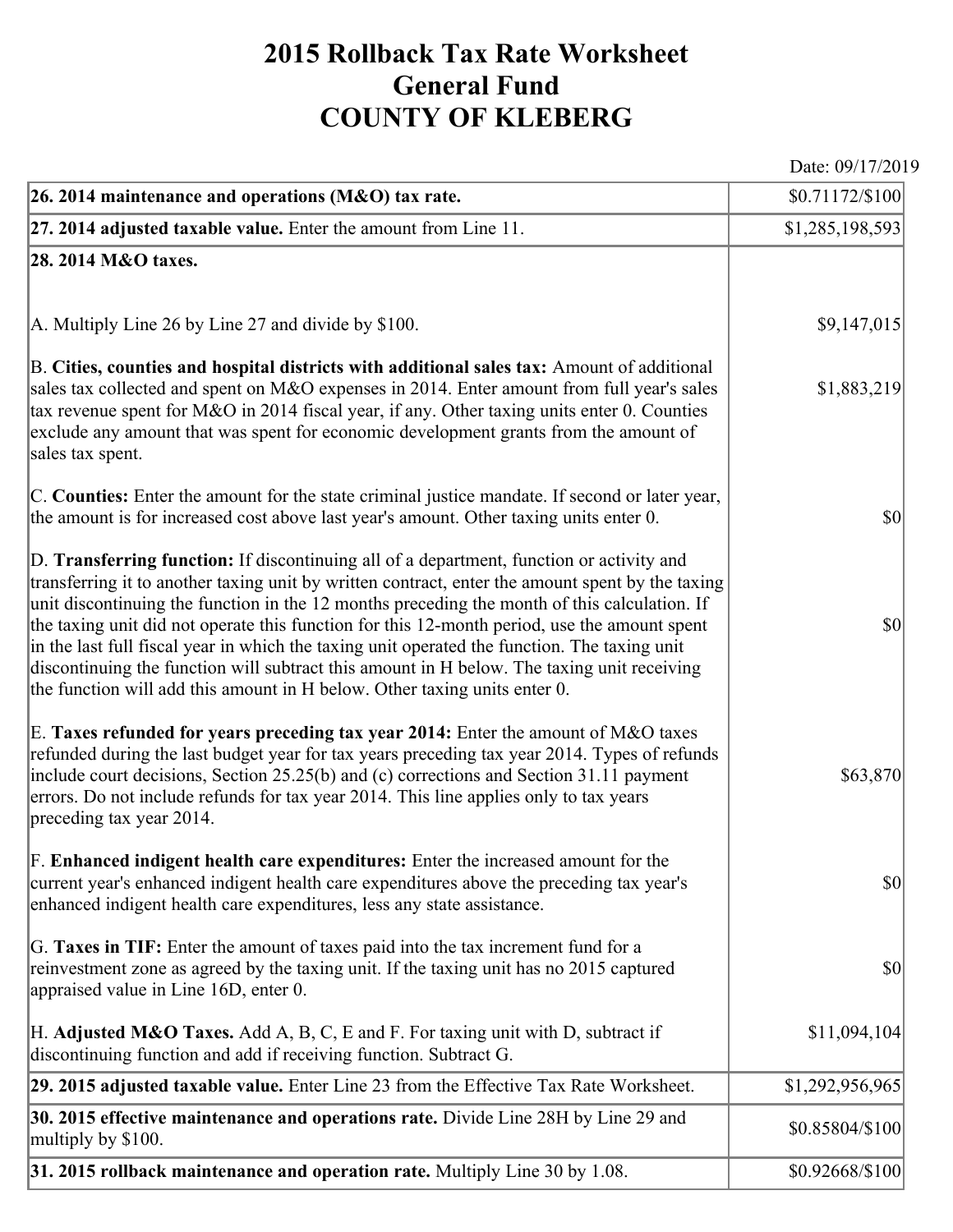| 32. Total 2015 debt to be paid with property taxes and additional sales tax revenue.<br>"Debt" means the interest and principal that will be paid on debts that:<br>$(1)$ are paid by property taxes,                                                                                                                                            |                                     |
|--------------------------------------------------------------------------------------------------------------------------------------------------------------------------------------------------------------------------------------------------------------------------------------------------------------------------------------------------|-------------------------------------|
| $(2)$ are secured by property taxes,<br>$(3)$ are scheduled for payment over a period longer than one year and<br>(4) are not classified in the taxing unit's budget as $M&O$ expenses                                                                                                                                                           |                                     |
| A. Debt also includes contractual payments to other taxing units that have incurred debts on<br>behalf of this taxing unit, if those debts meet the four conditions above. Include only<br>amounts that will be paid from property tax revenue. Do not include appraisal district budget<br>payments. List the debt in Schedule B: Debt Service. | \$427,445                           |
| B. Subtract unencumbered fund amount used to reduce total debt.                                                                                                                                                                                                                                                                                  | $ 10\rangle$                        |
| C. Subtract <b>amount paid</b> from other resources.                                                                                                                                                                                                                                                                                             |                                     |
| D. Adjusted debt. Subtract B and C from A.                                                                                                                                                                                                                                                                                                       | 30                                  |
|                                                                                                                                                                                                                                                                                                                                                  | \$427,445                           |
| 33. Certified 2014 excess debt collections. Enter the amount certified by the collector.                                                                                                                                                                                                                                                         | $\vert \mathbf{S} \mathbf{O} \vert$ |
| 34. Adjusted 2015 debt. Subtract Line 33 from Line 32D.                                                                                                                                                                                                                                                                                          | \$427,445                           |
| 35. Certified 2015 anticipated collection rate. Enter the rate certified by the collector. If<br>the rate is 100 percent or greater, enter 100 percent.                                                                                                                                                                                          | 100.00%                             |
| 36. 2015 debt adjusted for collections. Divide Line 34 by Line 35                                                                                                                                                                                                                                                                                | \$427,445                           |
| $ 37, 2015$ total taxable value. Enter the amount on Line 19.                                                                                                                                                                                                                                                                                    | \$1,311,350,823                     |
| <b>38. 2015 debt tax rate.</b> Divide Line 36 by Line 37 and multiply by \$100.                                                                                                                                                                                                                                                                  | $$0.03259/\$100$                    |
| 39. 2015 rollback tax rate. Add Lines 31 and 38.                                                                                                                                                                                                                                                                                                 | \$0.95927/\$100                     |
| 40. COUNTIES ONLY. Add together the rollback tax rates for each type of tax the county<br>levies. The total is the 2015 county rollback tax rate.                                                                                                                                                                                                | \$0.95927/\$100                     |

A taxing unit that adopted the additional sales tax must complete the lines for the Additional Sales Tax Rate. A taxing unit seeking additional rollback protection for pollution control expenses completes the Additional Rollback Protection for Pollution Control.